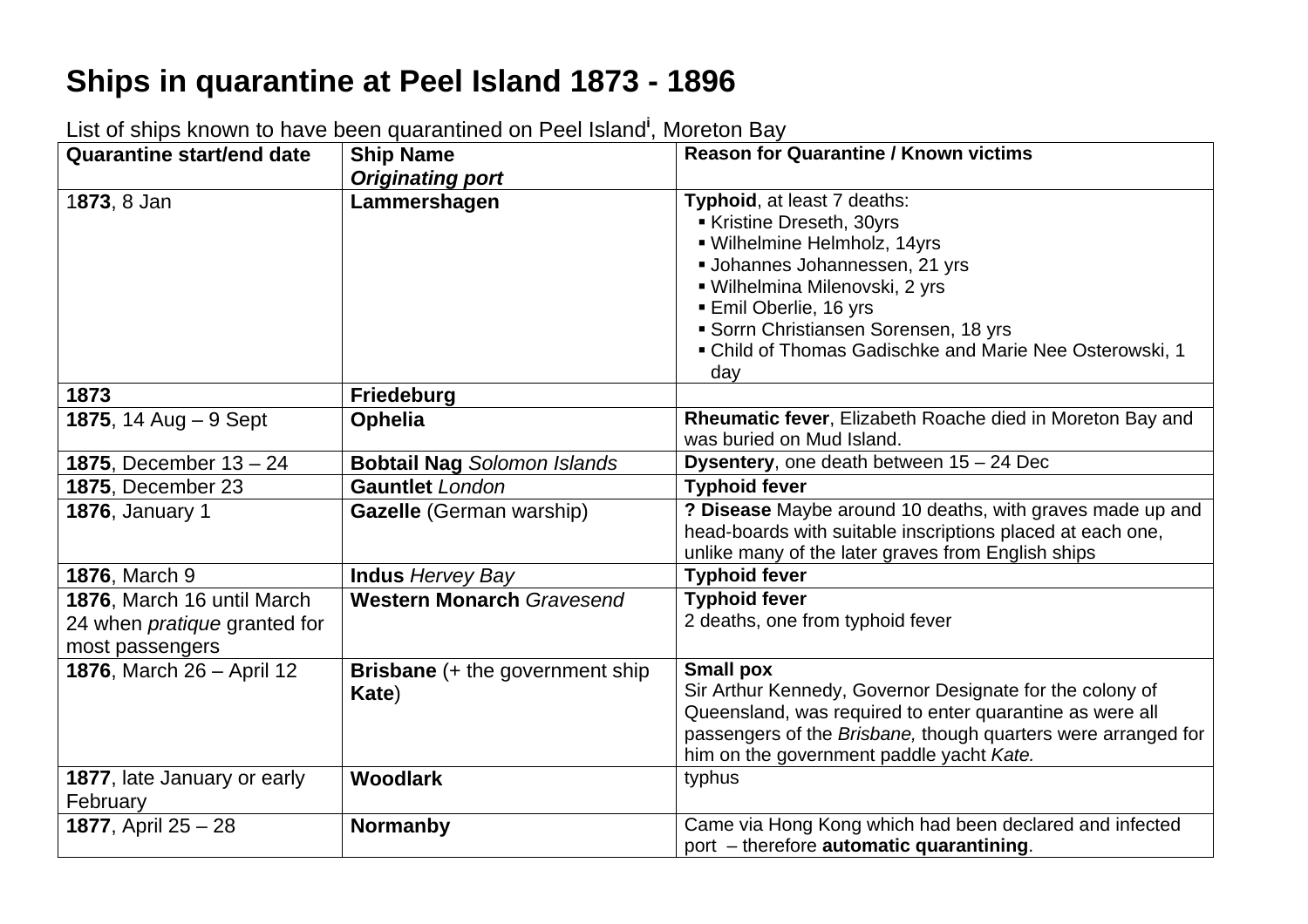| <b>1877</b> , July 19 (approx) $-$           | <b>Charles Dickens Hamburg</b>   | Measles, typhoid fever amongst other diseases, 18 patients           |
|----------------------------------------------|----------------------------------|----------------------------------------------------------------------|
| September 4                                  |                                  | in quarantine, approximately 8 deaths including:                     |
|                                              |                                  | ■ Platen, boy                                                        |
|                                              |                                  | - Platen, girl                                                       |
|                                              |                                  | Idie Stephan                                                         |
| 1877, September $16 -$                       | <b>Windsor Castle Gravesend</b>  | <b>Typhoid fever</b>                                                 |
| November 10                                  |                                  |                                                                      |
| 1877, October 11 -                           | <b>Roxburgshire Greenock</b>     | <b>Scarlet fever</b>                                                 |
| November 16                                  |                                  |                                                                      |
| 1878                                         | <b>Western Monarch</b>           | <b>Typhoid fever</b>                                                 |
| 1878                                         | <b>Bowen</b>                     |                                                                      |
| <b>1878, August 6 – 10</b>                   | Lammershagen Hamburg             |                                                                      |
| 1878, October 17-                            | Friedeburg Hamburg, via Rio      | <b>Typhoid</b>                                                       |
| November 27                                  |                                  |                                                                      |
| 1878, October $20 - 30$                      | <b>Scottish Adminiral</b>        | <b>Typhoid fever</b>                                                 |
| 1879, January                                | <b>Clara</b>                     | <b>Typhus</b>                                                        |
| <b>1879, January 20</b>                      | <b>Fritz Reuter Hamburg</b>      | <b>Typhoid fever</b>                                                 |
| <b>1879, January 30</b>                      | <b>Normanby</b>                  |                                                                      |
| <b>1879, February 12</b>                     | <b>Somerset</b>                  | <b>Smallpox</b> , Actually quarantined at the four fathoms hold (off |
|                                              |                                  | Green Island in Moreton Bay) rather than on Peel Island,             |
|                                              |                                  | possibly because of the crowded conditions already on the            |
|                                              |                                  | island.                                                              |
| 1882, May 13 until late May                  | <b>Southesk Greenock</b>         | Measles, Typhoid Fever and 4 deaths from Whooping                    |
|                                              |                                  | Cough:                                                               |
|                                              |                                  | <b>James Thomas McKenzie, 18 months</b>                              |
|                                              |                                  | Robert Rodgers, 2 yrs                                                |
|                                              |                                  | • Margaret Jeffrey, 9 months                                         |
|                                              |                                  | <b>Elizabeth Annie Edwards, 2 months</b>                             |
| <b>1882, May (approx) <math>6 - 9</math></b> | <b>Caroline</b>                  |                                                                      |
| 1883, September                              | <b>Duke of Westminster</b>       | <b>Smallpox, at least one death</b>                                  |
| <b>1883, October <math>2 - 14</math></b>     | <b>Western Monarch Liverpool</b> | <b>Fever</b>                                                         |
| (approx)                                     |                                  |                                                                      |
| 1884, March 16 Mar for                       | <b>Shannon</b>                   | <b>Scarlet Fever</b>                                                 |
| approximately one week                       |                                  |                                                                      |
| <b>1884, July (?) - August 13</b>            | <b>Crown of Aragon</b>           | <b>Scarlet Fever</b>                                                 |
| 1885, February                               | Ex-Ly-ee-moon                    | <b>Smallpox</b> , passenger off Ly-ee-moon quarantined as a          |